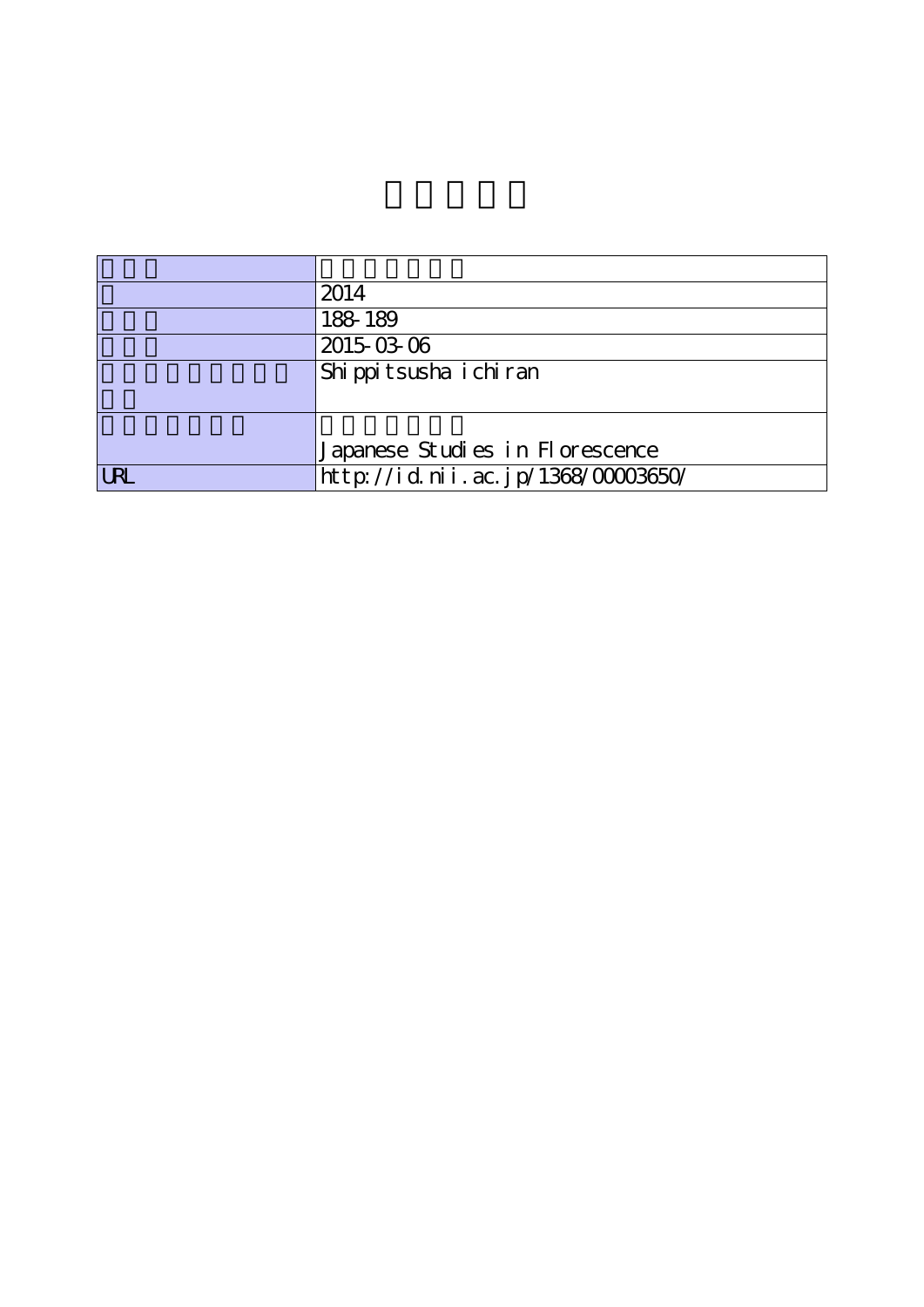## 執筆者一覧

## [編者]

| 郭 南燕 (Guo Nanyan) |  |  |
|-------------------|--|--|
|-------------------|--|--|

国際日本文化研究センター准教授

## [執筆者]

| イルメラ・日地谷=キルシュネライト<br>(Irmela Hijiya-Kirschnereit)        | ベルリン自由大学教授                                                                                                                                                                                     |
|----------------------------------------------------------|------------------------------------------------------------------------------------------------------------------------------------------------------------------------------------------------|
| <b>Harald Fuess</b>                                      | President (2008-2014) of European Association for Japanese Stud-<br>ies (EAJS)/Professor at the Cluster of Excellence "Asia and Europe<br>in a Global Context," Heidelberg University, Germany |
| Anna Andreeva                                            | Research Fellow, Cluster of Excellence "Asia and Europe in A<br>Global Context," Heidelberg University, Germany                                                                                |
| Elisabetta Porcu                                         | Former Senior Researcher, Center for Area Studies, University of<br>Leipzig / Currently, Department of Religious Studies, University<br>of Cape Town                                           |
| Agnese Haijima                                           | Associate Professor, Faculty of Humanities, University of Latvia                                                                                                                               |
| エカテリーナ・レフチェンコ<br>(Ekaterina Levchenko)                   | Assistant Professor, Institute for Foreign Languages, Moscow City<br>Teachers' Training University                                                                                             |
| スティリアノス・パパレクサンドロプロス<br>(Stylianos L. Papalexandropoulos) | Professor, Theological School, University of Athens, Greece                                                                                                                                    |
| Wybe Kuitert                                             | Associate Professor, Graduate School of Environment Studies,<br>Seoul National University, Korea                                                                                               |
| ファン・ハイ・リン<br>(Phan Hai Linh)                             | ハノイ国家大学・人文社会科学大学東洋学部日本研究科長                                                                                                                                                                     |
| 鄭 灐 (Jhong Hyung)                                        | 檀国大学校教授                                                                                                                                                                                        |
| 朴 暎美 (Park Youngmi)                                      | 檀國大学校漢文教育学科講師                                                                                                                                                                                  |